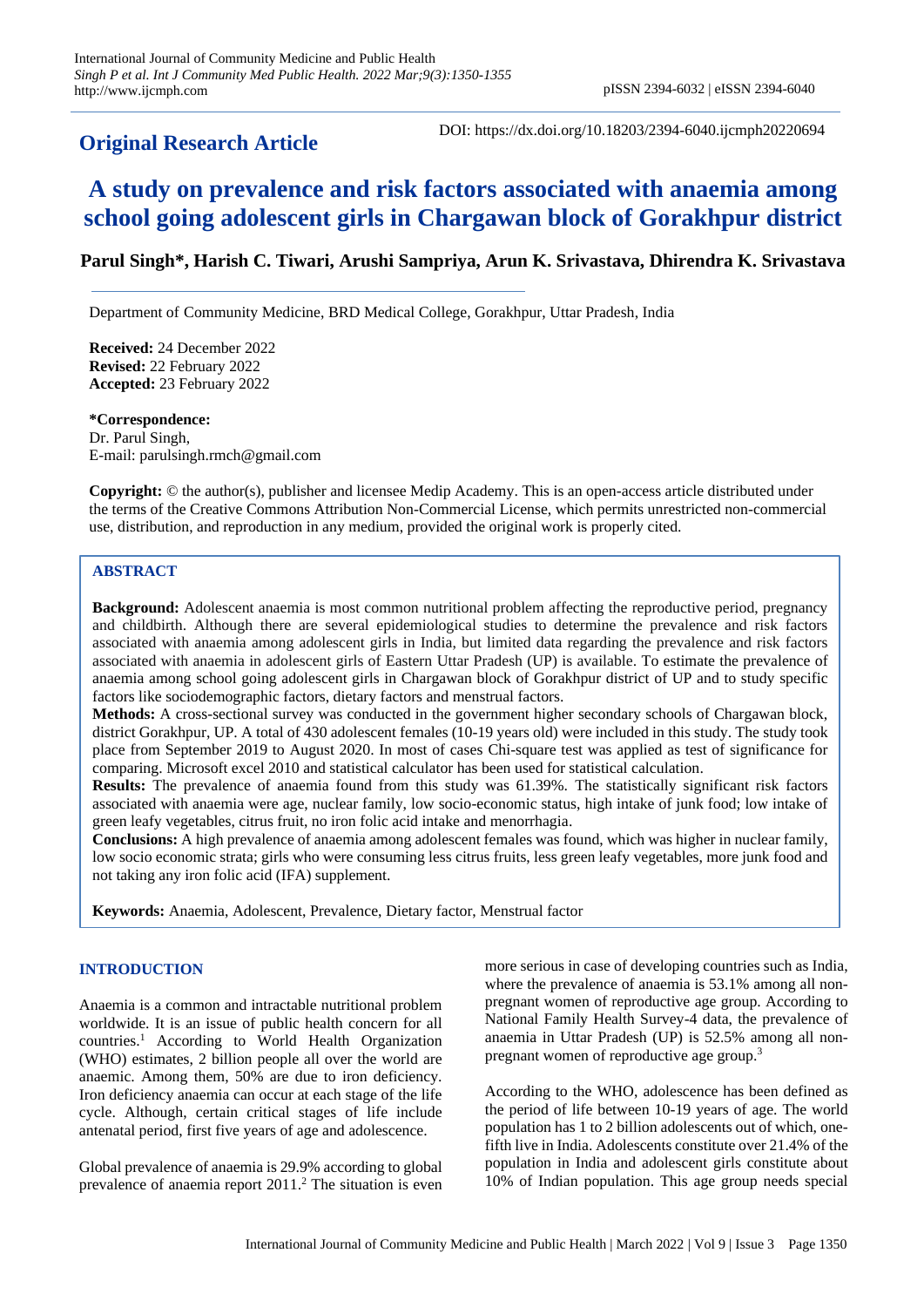attention because of the turmoil of adolescence which they face due to the different stages of development they undergo, different circumstances they come across, their different needs and diverse problems. 4

Menarche further cause for special attention because of physical and emotional problems associated with it. Adolescents remain a largely neglected difficult to measure and hard to reach population in which the needs of adolescent girls in particular are often ignored. <sup>4</sup> Anaemia and malnutrition are the major nutritional health consequences in adolescent girls. Caloric and protein requirements are maximal in this age group. Increased physical activity combined with poor eating habits and other considerations (menstruation, pregnancy, acute and chronic infection) contribute to accentuating the potential risk for adolescents of poor nutrition. 4

Anaemia can occur due to multiple reasons, out of which Iron deficiency plays an important role. The relative proportion of causes can probably vary between different populations and geographical regions according to the conditions prevalent there. <sup>5</sup> Adolescent girls need extra iron requirement due to onset of menstruation in addition to physical growth.

Iron deficiency anaemia in addition to affecting the motor and cognitive development, also causes fatigue and low productivity in young adults and adolescents. Reduced iron stores during childhood might manifest as impaired immune response and delayed menarche. Anaemia in adolescent girls, in future attributes to high maternal mortality rate, high perinatal mortality and increased incidence of low birth weight babies. It can also have a negative impact on the infant's iron status. 6

Adolescent anaemia is most common nutritional problem affecting the reproductive period, pregnancy and childbirth. Although there are several epidemiological studies to determine the prevalence and risk factors associated with anaemia among adolescent girls in India, but limited data regarding the prevalence and risk factors associated with anaemia in adolescent girls of Eastern UP is available. Hence, this study was planned to be conducted to estimate the prevalence of anaemia as well as to study specific associated factors like socio demographic factors, dietary factors and menstrual factors.

#### **METHODS**

#### *Type of study*

It was a cross sectional study.

#### *Duration of study*

The study was conducted from September 2019 to August 2020.

The study was conducted in the government higher secondary schools of Chargawan block, district Gorakhpur, UP. Taking p=0.60 (based on earlier study done by Kaur et al), allowable error  $(L)$  =5% of p, and using this in the formula of sample size.

$$
n = Z_{1-\alpha}^2 P(1-P)/L^2
$$

Sample size was estimated to be 384.<sup>7</sup> Considering the nonresponse of data 15%, collection was done for 442 individuals, but 12 denied to participate in the study even after consent. Therefore the study was done on 430 students. Socio-demographic characteristics were taken of 430 school going adolescent girls. Out of these 430 adolescent girls, 25 did not attained menarche, so the menstruation related variables were taken of only 405 adolescent girls. Approval from institutional ethical committee of BRD Medical College, Gorakhpur was taken before the start of study.

There are total 32 government higher secondary schools in Chargawan block, out of which 4 schools (Janta Inter College, Kaushalya Devi Girls Inter College, Maharana Pratap Krishak Inter College and Jyoti Inter College) were selected randomly for the study. The selected schools were approached. The aim and procedure of study was explained to the head master of the school. After getting the permission from the head master of the school, the objectives, procedure and the benefits of the study was explained to the adolescent girls. From each school, adolescent girls from  $8-12<sup>th</sup>$  standard were chosen for the study. Girls were randomly selected from each std. using the attendance register as the sampling frame.

Girls who were willing to participate in the study; ready to give blood sample and ready to respond to questionnaire were included in the study, were given an informed consent form to get it signed by their parents. Girls whose parents signed the consent form were included in the study and rest were excluded. Adolescent girls who were under treatment of anaemia were also not included in the study.

Pre-phrased questionnaire was used for data collection. Pre-phrased pre-tested questionnaire was designed at Department of Community Medicine, BRD Medical College in consultation with guide and co guide to assess Prevalence and risk factors associated with anaemia among school going adolescent girls in Chargawan block. Socio demographic details, dietary factors and menstruation related factors were collected by interview method. Socio demographic variables includes age, type of family, father's education, mother's education, father's occupation, and socio-economic class. Dietary variables includes: assessing the frequency of intake of green leafy vegetables, citrus fruits intake, milk intake, junk food intake, jaggery intake and iron folic acid (IFA) intake. Menstruation related variables include the age of onset of menstruation, frequency and duration of menstruation.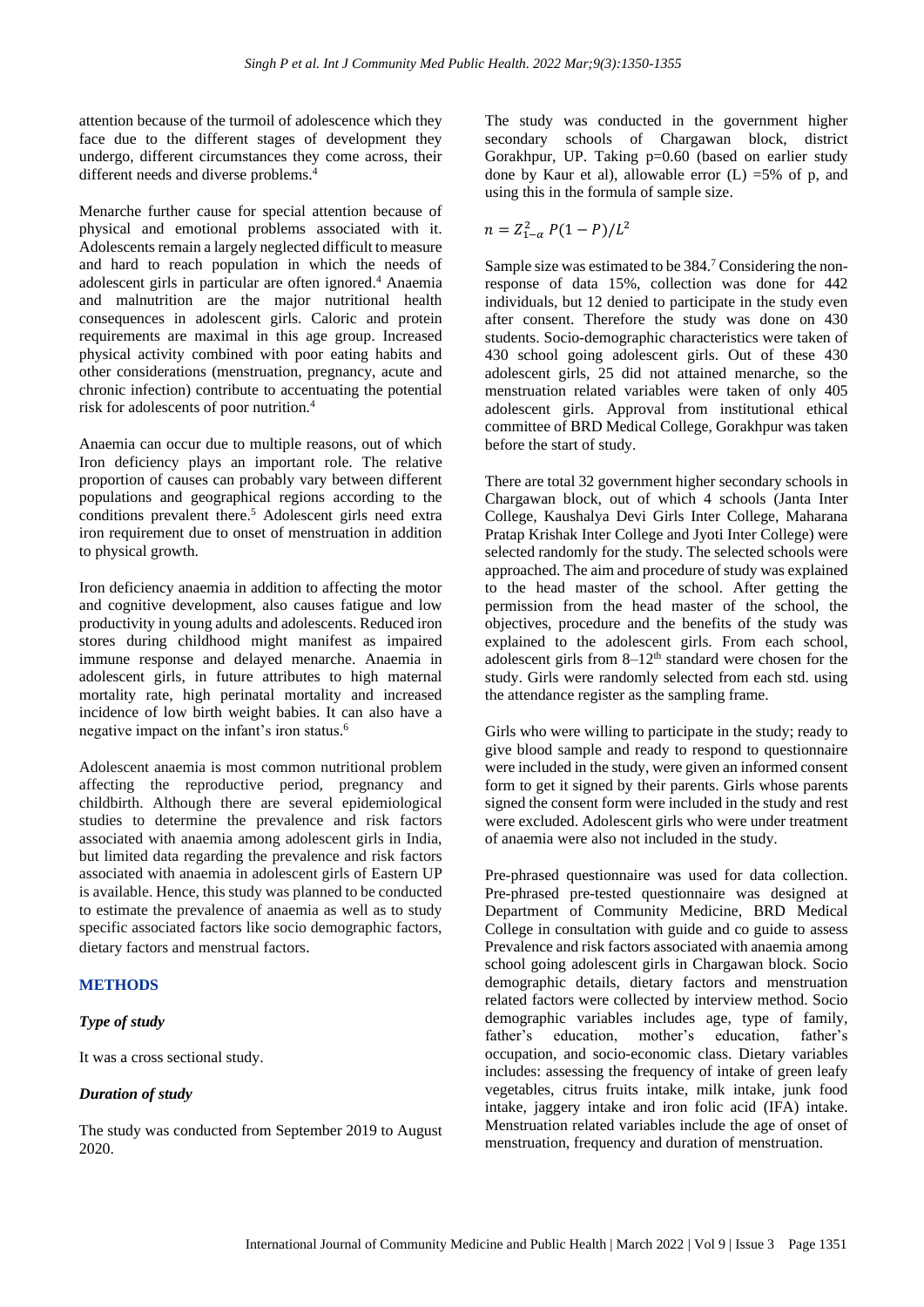Anthropometric measurements were used to assess the physical development of adolescent girls. Anthropometric measurement of the study participant includes measuring the height, weight and body mass index (BMI) calculation. Height and weight of the study participants were done by single trained person and standardized procedure to reduce the inter-observer variations. Height was measured using a portable stadiometer. After removing the shoes, with the possible minimal clothing, weight was measured using electronic digital weighing machine with nearest accuracy of 0.1 kg. The weighing machine was checked and corrected if required, for zero error before measuring the weight. BMI is defined as body weight in kilograms divided by the square of height in metres  $(kg/m<sup>2</sup>)$ , is a weight-for-height index that meets to assess the underweight, normal weight, overweight and obese adolescents.

#### *BMI for age percentiles*

Less than 5th percentile underweight, 5th to 85th percentile – normal, 85th to 95th percentile - risk of overweight, and 95th percentile – overweight.

The calculated BMI was plotted on clinical growth chart (CDC) and inference was taken accordingly.

Haemoglobin was estimated by using portable instrument "haemoglobinometer with strips". Blood sample was collected by using all aseptic precaution by finger prick using disposable lancet with pen and white coloured puncture proof container was used to store these used lancets and was disposed according to BMW guidelines at our institute.

Data collected was classified, tabulated & analysed by using relevant statistical tools. In most of cases Chi-square test was applied as test of significance for comparing. Microsoft excel 2010 and statistical calculator has been used for statistical calculation.

#### **RESULTS**

In this study, 264 of the study participants were found to be anaemic (i.e. haemoglobin level <12 gm/dl) in which majority of the participants (36.34%) were having mild anaemia, 93 (21.62%) were having moderate anaemia and only 14 (3.26%) were severely anaemic. Remaining 166 (38.60%) participants were non-anaemic.

Out of total 139 early-adolescents, 71 (51.07%) were found anaemic and 68 (48.92%) were found non-anaemic. Total number of mid-adolescents were 194 in which 129 (66.49%) were found anaemic and remaining 65 (33.50%) were non-anaemic. Total late-adolescents were 97, in which 64 (65.97%) were found anaemic and 33 (34.02%) were non-anaemic. In this study, prevalence of anaemia was higher among obese (66.66%), followed by normal (57.14%), then underweight (48.27%) and overweight (21.4%).

The statistically significant risk factors associated with anaemia were age, nuclear family, low socio-economic status, high intake of junk food; low intake of green leafy vegetables, citrus fruit, no iron folic acid intake and menorrhagia. Type of family, socio economic status, frequency of citrus fruit intake, green leafy vegetable intake, junk food intake, IFA intake were identified to be highly significant (p value  $\leq 0.01$ ). The association between BMI and haemoglobin in the study group was found nonsignificant. Factors like religion, father's education, mother's education, father's occupation, birth order of the participant, deworming, milk intake, jaggery intake, irregularity of menstrual cycles, polymenorrhea and dysmenorrhea were not significantly associated with anaemia in our study population. Overall, joint families, mother's education of middle school and above, less frequent consumption of junk food, consumption of citrus fruit and green leafy vegetables, IFA supplementation were protective factors for anaemia, while menorrhagia is associated with an increased odds of anaemia.

**Table 1: Association between age group of adolescent girls and haemoglobin.**

| Age groups<br>(years) | <b>Anemic</b><br>$\mathcal{O}(0)$ | <b>Non-anemic</b><br>$(\%)$ | <b>Total</b> | $(\gamma2)$ | P value  | <b>OR (95% confidence interval)</b>     |
|-----------------------|-----------------------------------|-----------------------------|--------------|-------------|----------|-----------------------------------------|
| $10 - 12$             | 71 (51.07)                        | 68 (48.92)                  | 139          |             |          |                                         |
| $13 - 16$             | 129 (66.49)                       | 65 (33.50)                  | 194          | 9.2299      | 0.009903 | (a versus b); OR 1.91; C.I (1.07-3.39)  |
| $17 - 19$             | 64 (65.97)                        | 33 (34.02)                  | 97           |             |          | (a versus c); OR 1.86; C.I $(0.93-3.7)$ |

#### **Table 2: Association between BMI and haemoglobin in study group.**

| <b>BMI</b>    | <b>Non-anaemic</b> | <b>Anaemic</b> |          |               |              |
|---------------|--------------------|----------------|----------|---------------|--------------|
|               |                    | <b>Mild</b>    | Moderate | <b>Severe</b> | <b>Total</b> |
| Underweight   | 30                 | 10             |          |               | 58           |
| <b>Normal</b> |                    | 197            | 80       |               | 335          |
| Overweight    | 12                 |                |          |               | 28           |
| <b>Obese</b>  |                    |                |          |               |              |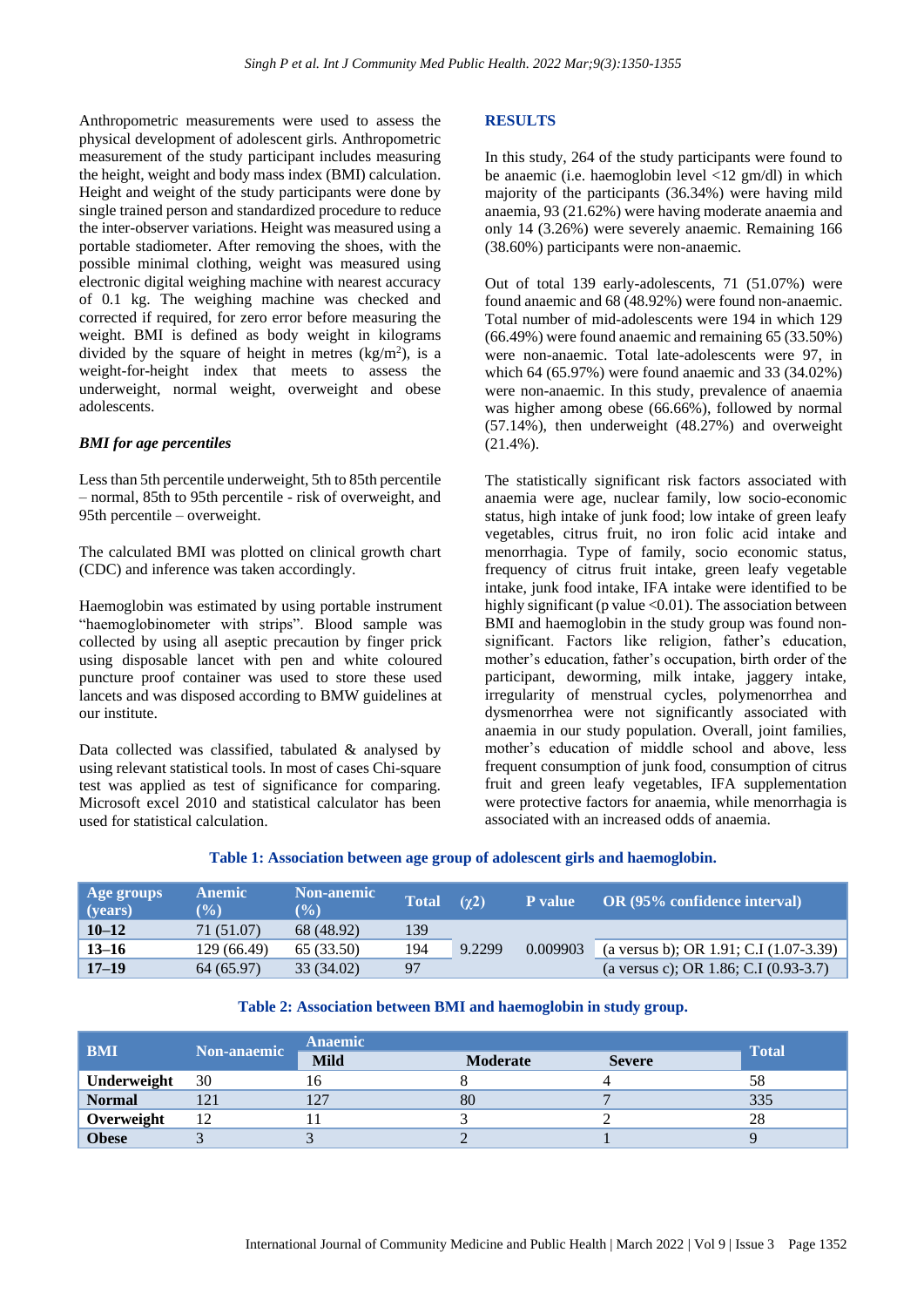| <b>Variables</b>            | Anaemic n $(\% )$ | Non-anaemic $n$ $(\frac{6}{6})$ | <b>Total</b> | <b>Test of</b><br>significance $(\chi^2)$ | P value    |
|-----------------------------|-------------------|---------------------------------|--------------|-------------------------------------------|------------|
| <b>Father's education</b>   |                   |                                 |              |                                           |            |
| Illiterate/primary school   | 140 (63.88)       | 80 (36.12)                      | 220          |                                           | 0.32       |
| High school and above       | 124 (59.07)       | 86 (40.93)                      | 210          | 0.95                                      |            |
| Total                       | 264               | 166                             | 430          |                                           |            |
| Mother's education          |                   |                                 |              |                                           |            |
| Illiterate/primary school   | 157 (65.97)       | 81 (34.03)                      | 238          | 2.68                                      | 0.101      |
| High school and above       | 107(56.03)        | 85 (44.27)                      | 192          |                                           |            |
| Total                       | 264               | 166                             | 430          |                                           |            |
| <b>Father's occupation</b>  |                   |                                 |              |                                           |            |
| Employed                    | 232 (60.26)       | 153 (39.74)                     | 385          |                                           | 0.16       |
| Unemployed                  | 32(71.12)         | 13 (28.88)                      | 45           | 2.01                                      |            |
| Total                       | 264               | 166                             | 430          |                                           |            |
| <b>Type of family</b>       |                   |                                 |              |                                           |            |
| Nuclear family              | 227 (63.88)       | 130 (36.12)                     | 357          | 4.25                                      | 0.0039     |
| Joint family                | 37(50.69)         | 36 (49.31)                      | 73           |                                           |            |
| Total                       | 264               | 166                             | 430          |                                           |            |
| Socio-economic class        |                   |                                 |              |                                           |            |
| Upper, upper middle, middle | 33 (34.40)        | 63(66.60)                       | 96           |                                           | < 0.000001 |
| Lower middle, lower         | 231 (69.30)       | 103 (44.58)                     | 334          | 38.07                                     |            |
| Total                       | 264               | 166                             | 430          |                                           |            |

## **Table 3: Association between sociodemographic variables and anaemia.**

#### **Table 4: Dietary factors and anaemia.**

| <b>Variables</b>            | Anaemic $(\% )$ | Non-anaemic $(\% )$ | <b>Total</b> | <b>Test of significance</b><br>$(\chi^2)$ | P value   |
|-----------------------------|-----------------|---------------------|--------------|-------------------------------------------|-----------|
| <b>Citrus fruits intake</b> |                 |                     |              |                                           |           |
| $\geq$ Once a week*         | 153(56.4)       | 116 (43.12)         | 269          |                                           | 0.008     |
| $\leq$ Once a week          | 111(70.1)       | 50 (31.05)          | 161          | 6.84                                      |           |
| Total                       | 264             | 166                 | 430          |                                           |           |
| <b>GLV</b> intake           |                 |                     |              |                                           |           |
| $\geq$ Once a week*         | 191 (58)        | 139 (42.12)         | 330          |                                           | 0.004     |
| $\leq$ Once a week          | 73(73)          | 27(27)              | 100          | 8.09                                      |           |
| Total                       | 264             | 166                 |              |                                           |           |
| <b>Milk intake</b>          |                 |                     |              |                                           |           |
| $\geq$ Once a week*         | 216 (60.64)     | 141 (39.49)         | 357          |                                           | 0.32      |
| $\leq$ Once a week          | 48 (65.90)      | 25 (34.24)          | 73           | 0.97                                      |           |
| Total                       | 264             | 166                 | 430          |                                           |           |
| <b>Junk food intake</b>     |                 |                     |              |                                           |           |
| $\geq$ Once a week*         | 217 (67.85)     | 107 (33.02)         | 324          |                                           | < 0.00001 |
| $\leq$ Once a week          | 47(42.18)       | 59 (55.66)          | 106          | 23.47                                     |           |
| Total                       | 264             | 166                 | 430          |                                           |           |
| <b>Jaggery</b> intake       |                 |                     |              |                                           |           |
| $>$ Once a week             | 22(50)          | 22(50)              | 44           |                                           | 0.1       |
| $\leq$ Once a week          | 242 (62.69)     | 144 (37.30)         | 386          | 2.68                                      |           |
| Total                       | 264             | 166                 | 430          |                                           |           |
| <b>IFA</b> intake           |                 |                     |              |                                           |           |
| Yes*                        | 112 (46.66)     | 128                 | 240          |                                           | < 0.0001  |
| N <sub>o</sub>              | 152 (80)        | 38                  | 190          | 49.71                                     |           |
| Total                       | 264             | 166                 | 430          |                                           |           |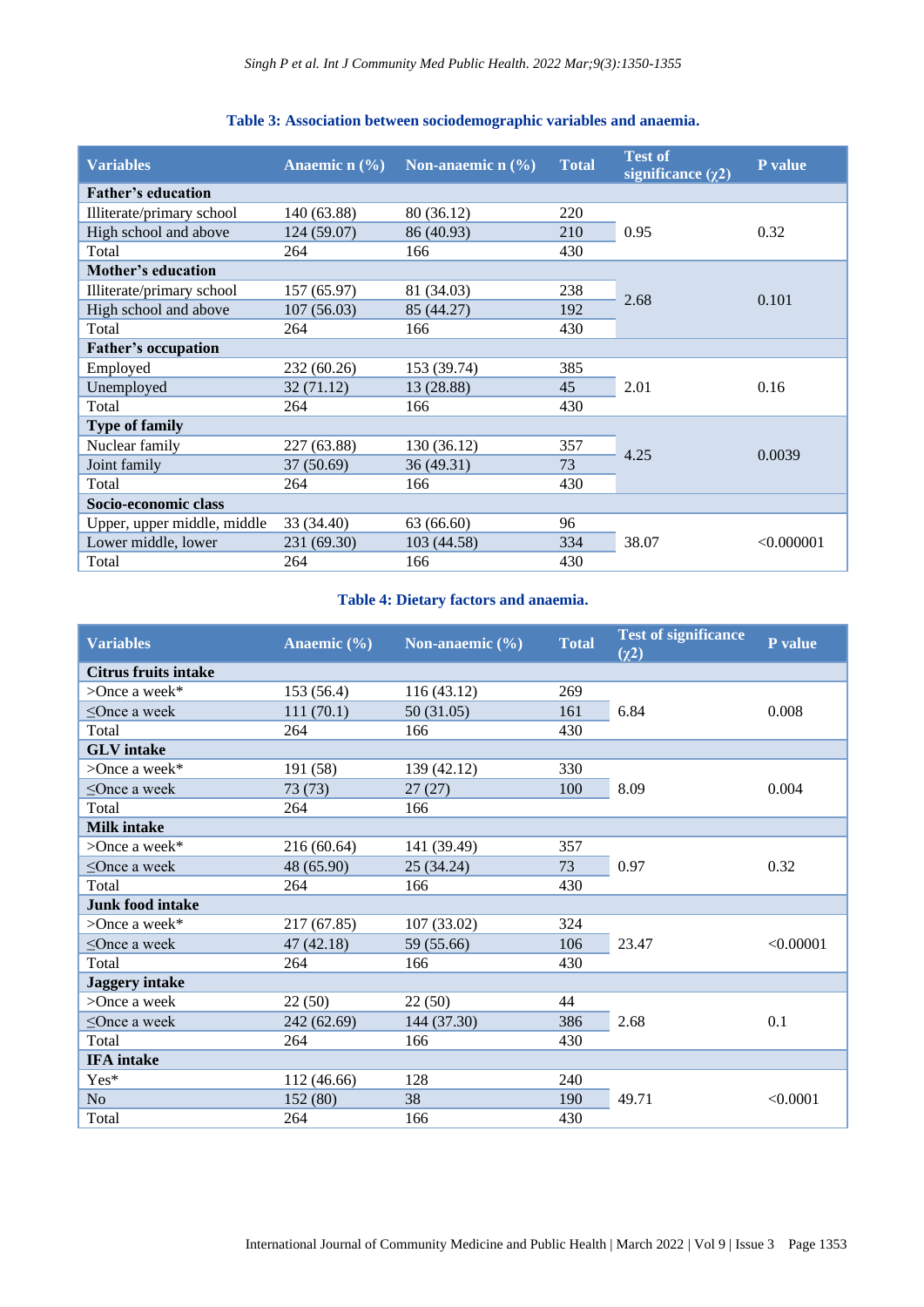| <b>Variables</b>           | Anaemic $(\% )$ | Non-anaemic $(\% )$ | <b>Total</b> | Test of significance $(\gamma 2)$ | <b>P</b> value |
|----------------------------|-----------------|---------------------|--------------|-----------------------------------|----------------|
| <b>Frequency of cycles</b> |                 |                     |              |                                   |                |
| Normal                     | 105(42)         | 145 (58)            | 250          |                                   |                |
| Polymenorrhea              | 139 (89.67)     | 16(10.33)           | 155          | 0.02                              | 0.88           |
| Total                      | 244             | 161                 | 405          |                                   |                |
| <b>Regularity</b>          |                 |                     |              |                                   |                |
| Regular                    | 124 (46.26)     | 144 (53.74)         | 268          |                                   | 0.297          |
| Irregular                  | 120 (87.59)     | 17(12.40)           | 137          | 1.08                              |                |
| Total                      | 244             | 161                 | 405          |                                   |                |
| Menorrhagia                |                 |                     |              |                                   |                |
| Present                    | 152 (73.42)     | 55 (26.57)          | 207          |                                   | 0.01           |
| Absent                     | 92 (46.66)      | 106(53.53)          | 198          | 5.58                              |                |
| Total                      | 244             | 161                 | 405          |                                   |                |
| <b>Dysmenorrhea</b>        |                 |                     |              |                                   |                |
| Present                    | 144 (64.57)     | 79 (35.42)          | 223          |                                   | 0.48           |
| Absent                     | 100(54.94)      | 82 (45.05)          | 182          | 0.48                              |                |
| Total                      | 244             | 161                 | 405          |                                   |                |

#### **Table 5: Menstrual factors and anaemia.**

## **DISCUSSION**

Compared to NFHS-4 survey (49.7%), this study found higher prevalence (61.39%) of anaemia in the study area. Abilash et al found the prevalence of anaemia as 48.63% in adolescent girls. <sup>8</sup> A higher prevalence was noted by Kumar et al in Bareilly. <sup>9</sup> Based on severity of anaemia, participants were classified into mild, moderate and severe. In which one third (36.34%) of the adolescence were affected by mild anaemia, 21.62% were suffered from moderate anaemia and only 3.26% were affected by severe anaemia. Remaining 38.60% of the adolescent girls were found to be healthy. Mild anaemia was found to be higher in this study group and this is consistent with findings of Siva et al in Kerala. <sup>10</sup> The difference between the age groups was statistically significant. This study found that prevalence of anaemia is high in midadolescents (30%) compared to early (16.53%) and late (15%) adolescents. Similarly a study conducted in Kanchipurum by Asher et al showed that there was no significant association between the age and level of haemoglobin of the study participants.<sup>11</sup> This study found a higher proportion of anaemia in adolescent girls belonging to nuclear families (p value=0.0039). However, another study conducted by Asher et al showed that there was no significant association between the type of family and level of haemoglobin in the study participants.<sup>11</sup> In present study, the association between deworming and anaemia was not found significant. The finding coincide with the findings of Siva et al.<sup>10</sup> This study found that there was a non-significant association between mother's education as well as father's education and anaemia. Similar studies were reported in four populous villages of India and the urban slum of Kanpur, UP, India, adolescent girls whose mothers were either illiterate or had only primary education developed anaemia than their counterparts. <sup>13</sup> In this study prevalence of anaemia was significantly associated with lower socio economic status  $(p<0.01)$ . In contrary, a study conducted by Siva et all showed that prevalence of anaemia was more or less

equally distributed in all socio-economic category, with highest among upper class 33% and least among upper lower class with 20.5%. <sup>10</sup> Another study conducted by Asher et al showed that there was no significant association between the type of family and level of haemoglobin of the study participants. <sup>12</sup> Dietary variables studied in this study were frequency of citrus fruits intake, green leafy vegetables intake, consumption of milk, junk food intake, jaggery intake and IFA supplementation intake. This study found a strong association between frequency of citrus fruit intake, green leafy vegetables, junk food intake, and the prevalence of anaemia. No significant association was found between prevalence of anaemia and consumption of milk in this study. But, study conducted by Siva et al in North Kerala showed that there was no significant association between the dietary habit and level of haemoglobin of the study participants.<sup>10</sup> Strong association between IFA intake and prevalence of anaemia (p value  $\leq 0.01$ ) was found in this study. Goyal et al found that adolescent girls consuming IFA tablets were less likely anaemic compared to those not consuming. <sup>14</sup> In this study there was a statistically significant association (p value=0.01) between menorrhagia and the prevalence of anaemia. These results are similar to some studies where statistically significant association was found between age at menarche and heavy menstrual bleeding lasting for more than 5 days. 15

#### *Limitations*

Being a cross sectional study follow-up of anemia among adolescents' girls has not been done.

## **CONCLUSION**

In this study, the overall prevalence of anaemia was high among the study population i.e. 61.39%. Majority of the girls were found to have mild anemia (36.34%). High prevalence of anaemia (66.49%) was found in mid-age